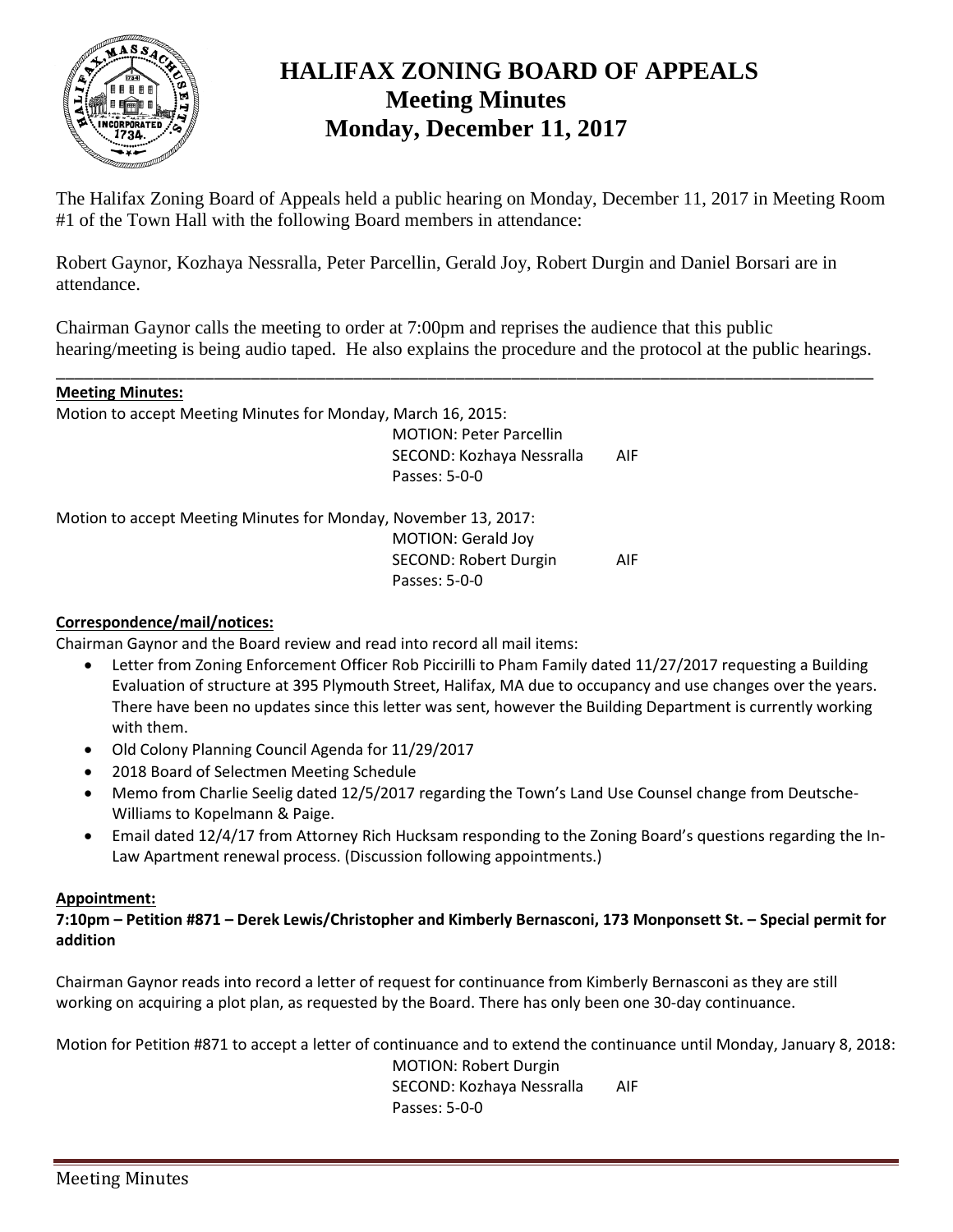### **Bills:**

The Board reviews and signs one bill: Plymouth-Halifax Express for advertisements for Petition #858 totaling \$80.00.

## **Appointment**:

#### **7:15pm – Petition #858 – Joseph Podgurski, 37 Carver Street – Special Permit renewal**

Present: Joseph P. Podgurski and Joseph M. Podgurski (owners); Jonathan Soroko (abutter at 31 Carver Street)

Mr. Gaynor reads the Public Hearing Notice into record.

Mr. Joseph P. Podgurski presents updated photos for the Board to review and explains that all is going as it should be. Mr. Podgurski confirms that two vehicles were sold and one vehicle was purchased. Usually there are three vehicles on the property. Mr. Joy asks for run times on the vehicles. Mr. Podgurski answers under 15 minutes and that the vehicles have been moved to the other side of the property as discussed at the June 12, 2017 meeting.

Mr. Soroko explains that he wanted to attend the meeting to comment that Mr. Podgurski has been a great neighbor and has followed all the rules, everything has been positive, for the record. Mr. Gaynor asks if Mr. Podgurski has heard from any other abutters. Mr. Podgurski answers that the only abutter he has spoken to is Ralph, and he is happy. Mr. Gaynor comments that he has been by the property a couple of times and thinks everything looks great. Mr. Joy feels that because of the abutters being content, he and the rest of the Board are okay using the photos presented rather than doing an on-site inspection.

The Board discusses the renewal extension and agrees that five years is acceptable as there have been no complaints. If there are any problems in the meantime, Mr. Podgurski will be subject to an inspection by the Building Inspector/Zoning Enforcement Officer.

Motion to accept the five-year renewal for Petition #858 as presented for 37 Carver Street:

MOTION: Gerald Joy SECOND: Robert Durgin AIF Voice Vote: All yes Passes: 5-0-0

The Board members each sign the Decision form.

#### **Discussion:**

#### **In-Law Apartment Renewal Process**

Mr. Gaynor and the Board agree that as of January 1, 2018, with Attorney Hucksam's advice, abutters should be notified of every renewal and confirms that the Zoning By-Law doesn't require advertising. The Zoning Board of Appeals is responsible for notifying the abutters. The Zoning Board and Planning Board secretaries present their research findings of other towns' (Carver, Dighton, Douglas, Holliston, Ipswich and Hopkinton) Zoning By-Laws regarding special permit renewals for (accessory) apartments and their processes. The information supports similar processes to Halifax – Affidavits submitted by the owner(s) with no public hearing – with only differences in time-frames ranging from two years to five years. The Board reviews this research.

The Board reads and discusses a possible amendment to 167-7(D)12 letter (e). The Zoning Board secretary explains that most towns have very vague language or no By-Law at all regarding apartment renewals.

Mr. Borsari feels that Attorney Saillant's recommendation, in the past, to notify abutters is very important to add in to the By-Law because if there is an issue, it gives abutters a chance to speak out. The Planning Board secretary points out that if there's an issue, abutters don't wait for the renewal expiration date to speak up.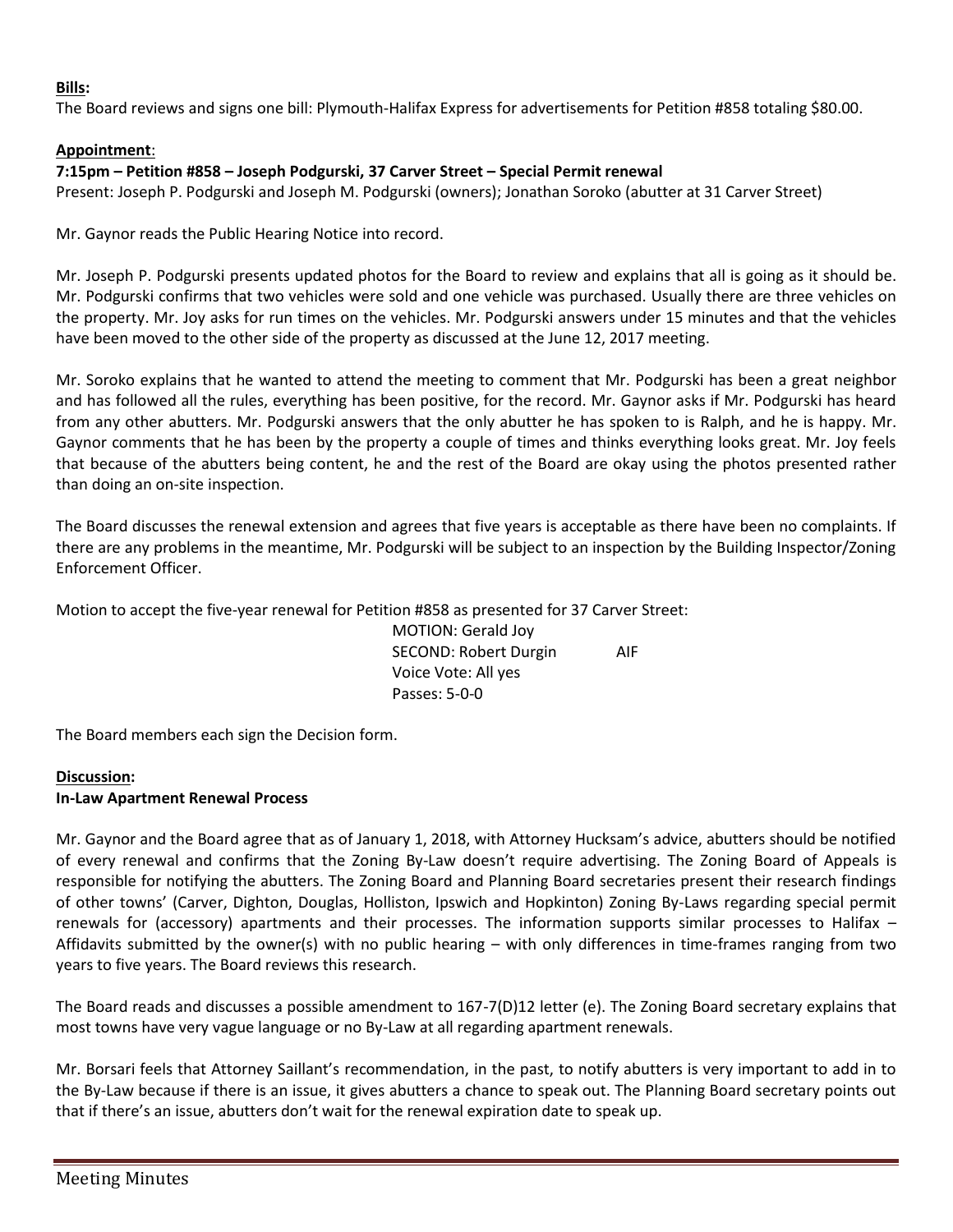The Board agrees to keep renewals at five years, which should be included in the By-Law language, as well as notifying abutters. This process should start on January 1, 2018. It is decided that the cost of notifying abutters should fall on the applicant if the town isn't able to cover the cost. The Assessor's Office will be asked.

Motion to amend renewal application procedures for In-law Apartments to include Abutter's List requirement starting January 1, 2018:

> MOTION: Peter Parcellin SECOND: Gerald Joy AIF Voice Vote: All yes Passes: 5-0-0

The Zoning Board secretary will draft a letter of request to the Board of Selectmen to review the Halifax By-law requirements for special permits for in-law apartments. This draft letter will be discussed at the next Zoning Board meeting. The Zoning Board would like to take Attorney Rich Hucksam's recommendation (per his 12/4/17 email) into consideration to update the "wording" for the special permit renewal process to include abutter notification.

## **Other Business:**

### **Petition #565 - Five-year In-Law Renewal – Velma E. Siegel, 97 Circuit Street, Halifax**

Mr. Gaynor reads the application into record.

The Board is concerned that the occupants are not related by blood or marriage as they are "extended family," according to the applicant's application. After calling the applicant, Ms. Siegel, the Zoning Board secretary confirms that the occupants are grandchildren of a close friend. The secretary lets Ms. Siegel know that the Board is requesting her presence at the January 8, 2018 meeting to discuss further.

Motion to continue the five-year renewal for Petition #565 to January 8, 2018:

MOTION: Peter Parcellin SECOND: Gerald Joy AIF Passes: 5-0-0

#### **Petition #696 – Five-year In-Law Renewal – Robert M. Petta and Holly A. Gomes, 14 Kestrel Lane, Halifax**

Mr. Gaynor reads the application into record. All information is reviewed and approved by the Board

Motion to accept the five-year renewal for Petition #696:

MOTION: Robert Durgin SECOND: Kozhaya Nessralla AIF Passes: 5-0-0

#### **Other Business & Discussion:**

❖ **New Application Form –** consolidating two application forms into one - "Application for Hearing for a Variance/Special Permit"

The Zoning Board secretary presents the new application form to the Board explaining that it makes things less confusing as it will be less repetitive. All the same information is included on the new application. Mr. Gaynor feels the reasoning for the repetitiveness is that it allows the Board to have extra confirmation of information. The secretary will make a sample Petition packet with the new application incorporated for the Board to review at the next meeting.

❖ Copies of the **2018 Zoning Board Meeting Schedule** are given to all members.